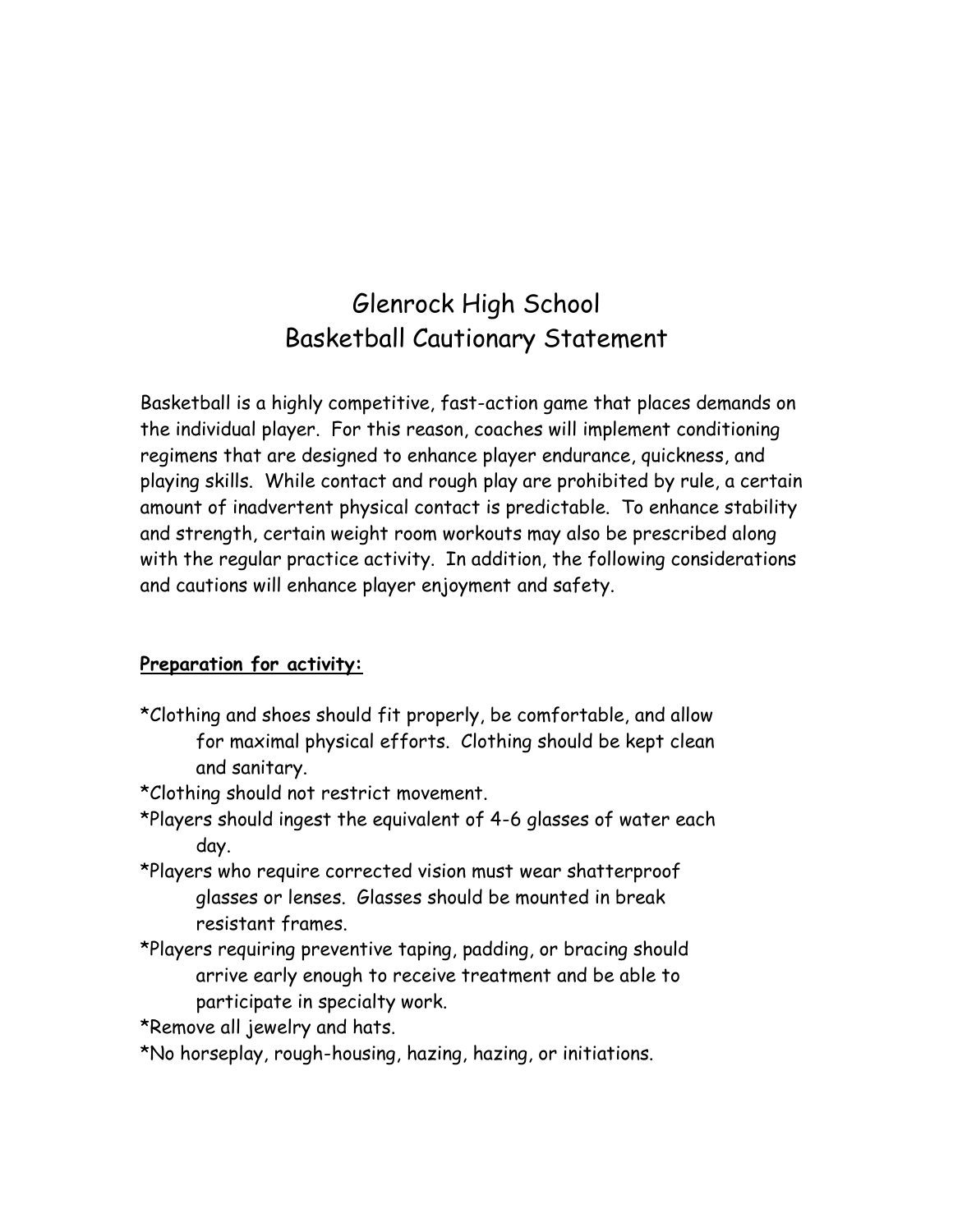\*Players with seizure, neuromuscular, renal, cardiac, insulin/diabetic, or chronic skeletal problems, disorders or diseases, must present a physician's approval prior to participation in any practice session.

- \*High top basketball shoes are suggested and they should be properly laced up.
- \*All athletes must have a physical on file in the main office prior to participation in any practice session.

### **In the locker room:**

\*Be alert to slippery floors.

- \*Be alert to changes in floor texture and elevated thresholds between lockers and shower rooms.
- \*Keep floors free of litter. Place all personal belongings in assigned lockers.
- \***Close and lock locker doors when you are not in the locker room.**

\*Keep soap and shampoo in the shower area.

- \*Refrain from rapid movements, rough house, or horseplay in the locker/shower areas.
- \*Identify incidents of foot or skin infection to your coach immediately.

\*No hazing or initiations.

### **Travel to contest/practice site:**

- \*Be alert to variations in surfaces of locker rooms, ramps, stairways, or playing floors.
- \*Be alert to the following: ball carts; basketballs in flight, rolling, rebounding or bouncing; wind sprints or fast break drills; proximity of bleachers and walls to playing surface.
- \*Stretch thoroughly before each practice or game.
- \*Be alert for possible hazards when conditioning in the halls.
- \*Be aware of and avoid contact with bleachers and any other miscellaneous peripheral equipment.
- \*No horseplay, rough-housing, hazing, or initiations.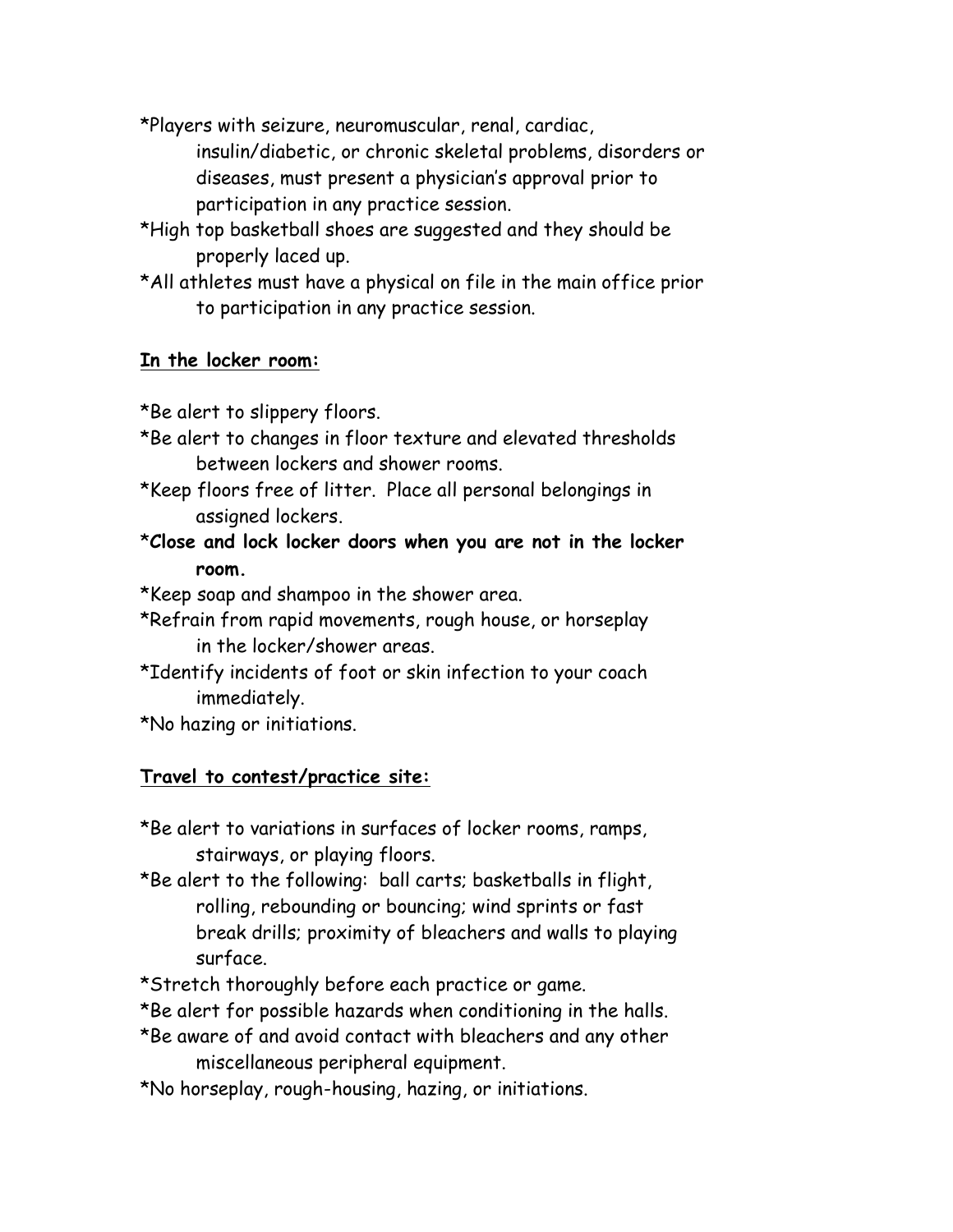#### **Hazards specific to basketball:**

- \*Be alert to dehydration symptoms. Dry mouth, inability to cool down, dizziness/light headed. Ingest 4-6 glasses of water during the school day and additional amounts at practice.
- \*Frequent drink breaks will be built into the practice plan and players should make use of each one.
- \*Foot problems please talk to a coach immediately: blisters, calluses, ingrown toe nails, and fungus infections or plantars warts.
- \*Other skin problems please talk to a coach immediately: boils, rashes, floor burns, or cuts.
- \*Ankle and other orthopedic problems talk to a coach immediately:
	- sprains new- RICE
	- sprains old taping, altered workouts, rehab exercises
- \*Respiratory diseases and illnesses can be a major problem. Fluids, regular rest, proper nutrition, and appropriate dress for the weather contribute to the maintenance of health.
- \*Check your weight. Sudden or large losses over a month should be brought to the coaches' attention, especially if you are feeling tired or ill, or if you demonstrate cold symptoms and swollen throat/neck glands.
- \***DO NOT** hang on the rims or the nets.
- \*DO NOT engage in rough thoughtless play.
- \*DO NOT run under a player who is in the air to shoot or receive a pass.
- \*DO NOT swing elbows excessively when clearing a rebound.
- \*DO NOT make an intentional foul that might cause injury to an opponent.
- \*When taking a charge or screening an opponent, assume a weight-balanced, protected position.
- \*If a backboard shatters, notify the coach and keep people away from the broken glass.
- \*Notify the coach of any injury immediately, no matter how slight it may seem.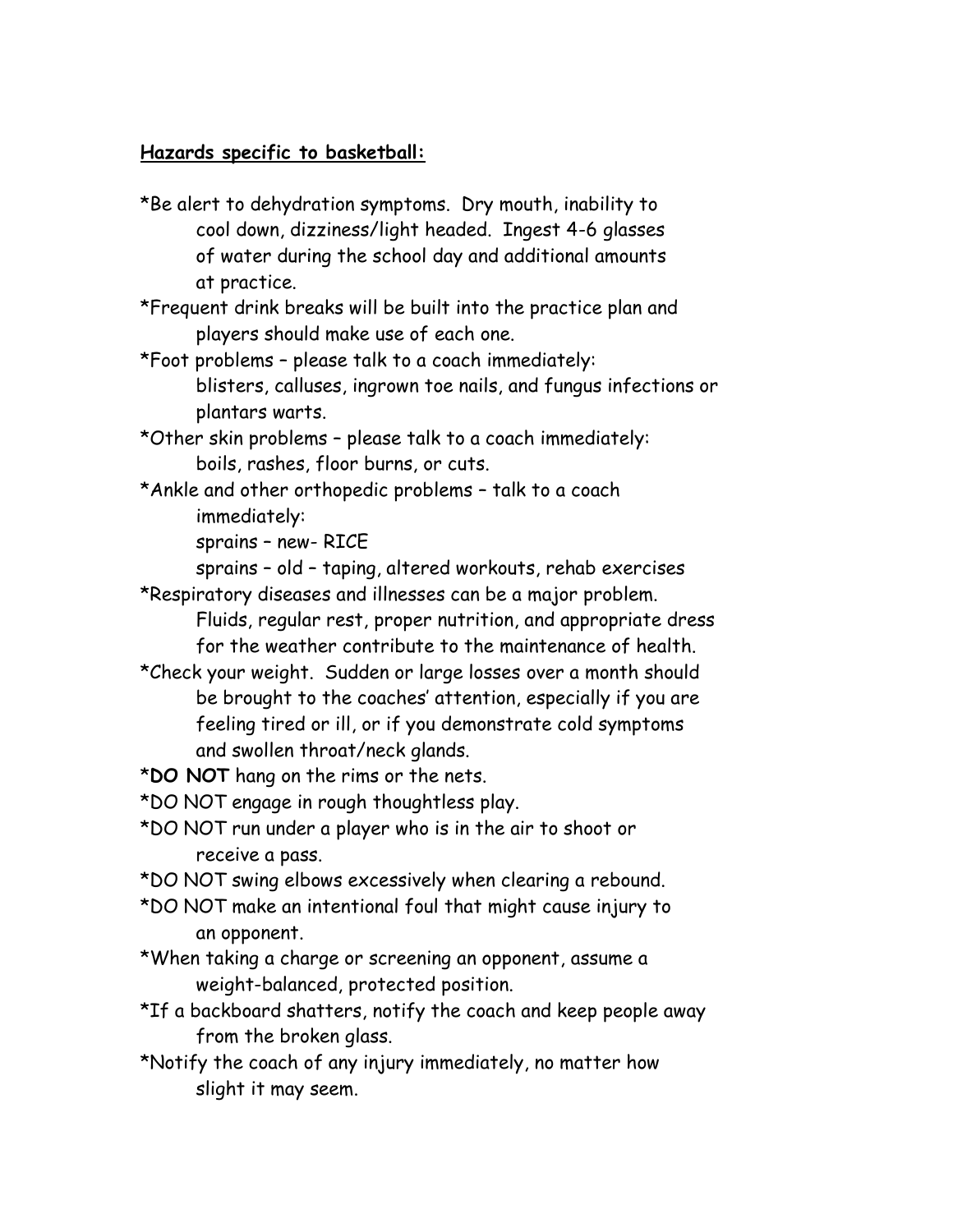### **EMERGENCIES:**

Because of the nature of basketball, some injuries will occur. All injuries must be called to a coach's attention. Most will be minor and can be managed with basic first aid. However, an occasional situation may require more intense management and may also necessitate involvement of squad members as follows:

\*Be alert to any injury that the coach may not see. The coach will

manage the person in trouble. DO NOT move the victim. Assist by:

Stop all practices, scrimmages,

After calling the coach to manage the situation, help where needed.

Telephone for additional assistance and obtain first aid supplies.

Keep onlookers away.

Sit or kneel in close proximity.

Direct rescue squad members to the site.

\*Fire alarm – evacuate the building into the stadium area.

## **ACKNOWLEDGMENT**

We certify that we have read, understand, and agree to adhere to the cautions, considerations, and responsibilities required for participation on the Glenrock High School Basketball team.

 $\overline{\phantom{a}}$  , and the contract of the contract of the contract of the contract of the contract of the contract of the contract of the contract of the contract of the contract of the contract of the contract of the contrac

 $\overline{\phantom{a}}$  , and the contract of the contract of the contract of the contract of the contract of the contract of the contract of the contract of the contract of the contract of the contract of the contract of the contrac

Athlete's Name - printed Parent's Name - printed

Athlete's signature/date Parent's signature/date